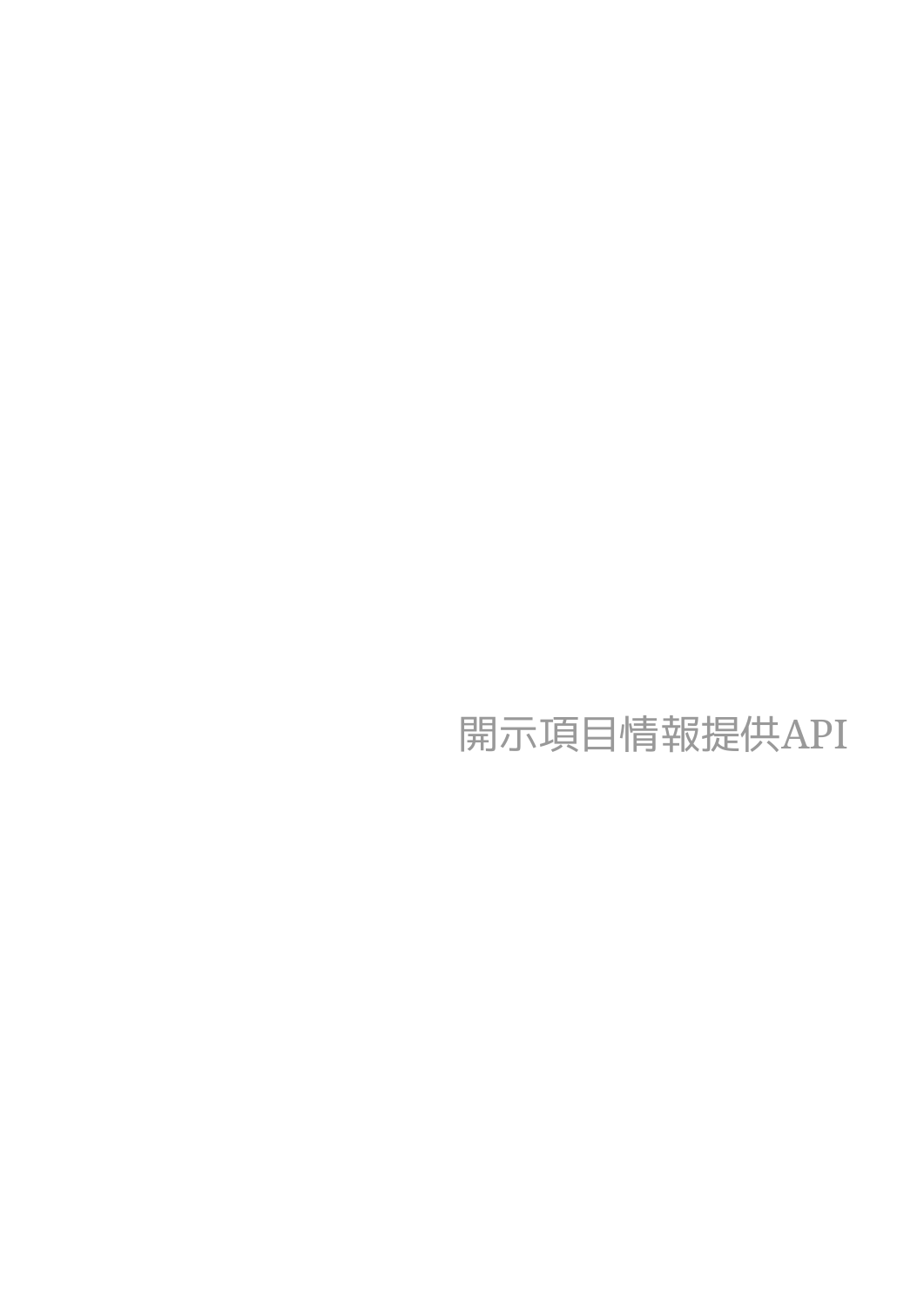## **Overview**

このドキュメントでは開示項目情報提供API の仕様について説明します。

## 開示項目情報提供**API**とは

開示項目情報提供APIは、 認定情報処理支援機関(スマートSMEサポーター)制度において、 認定情報処理支 援機関として認定されたITベンダー等における開示項目情報について情報を提供する、REST APIです。

## リクエスト

APIとの全ての通信にはHTTPSプロトコルを利用します。 アクセス先のホストには、 api.smartsme.go.jp を利用します。

| <b>API</b> | <b>Base URL</b>             |
|------------|-----------------------------|
| 全てのAPI     | https://api.smartsme.go.jp/ |

## 認証認可

開示項目情報提供APIにアクセスするためには、APIキーが必要になります。

### 開示項目情報提供**API**にアクセスするためには

事前に発行したAPIキーが必要になります。 APIキーは、リクエストヘッダ API-Key に指定してください。

### **API**キーの取扱について

APIキーは、GitHub・クライアント側のコードなどの一般的にアクセス可能な領域で共有しないでください。

## ステータスコード

開示項目情報提供APIが処理を行った結果として、以下のいずれかのステータスコードが返却されます。 処理が正常に行われたか、異常終了したかは下記の内容で判断してください。

| Code | <b>Status</b> | <b>Description</b>   |
|------|---------------|----------------------|
| 200  | OΚ            | 全てが期待通りに機能しました       |
| 403  | Forbidden     | 要求されたリソースにはアクセスできません |
| 5xx  | Server Errors | サーバーが原因の例外が発生しました    |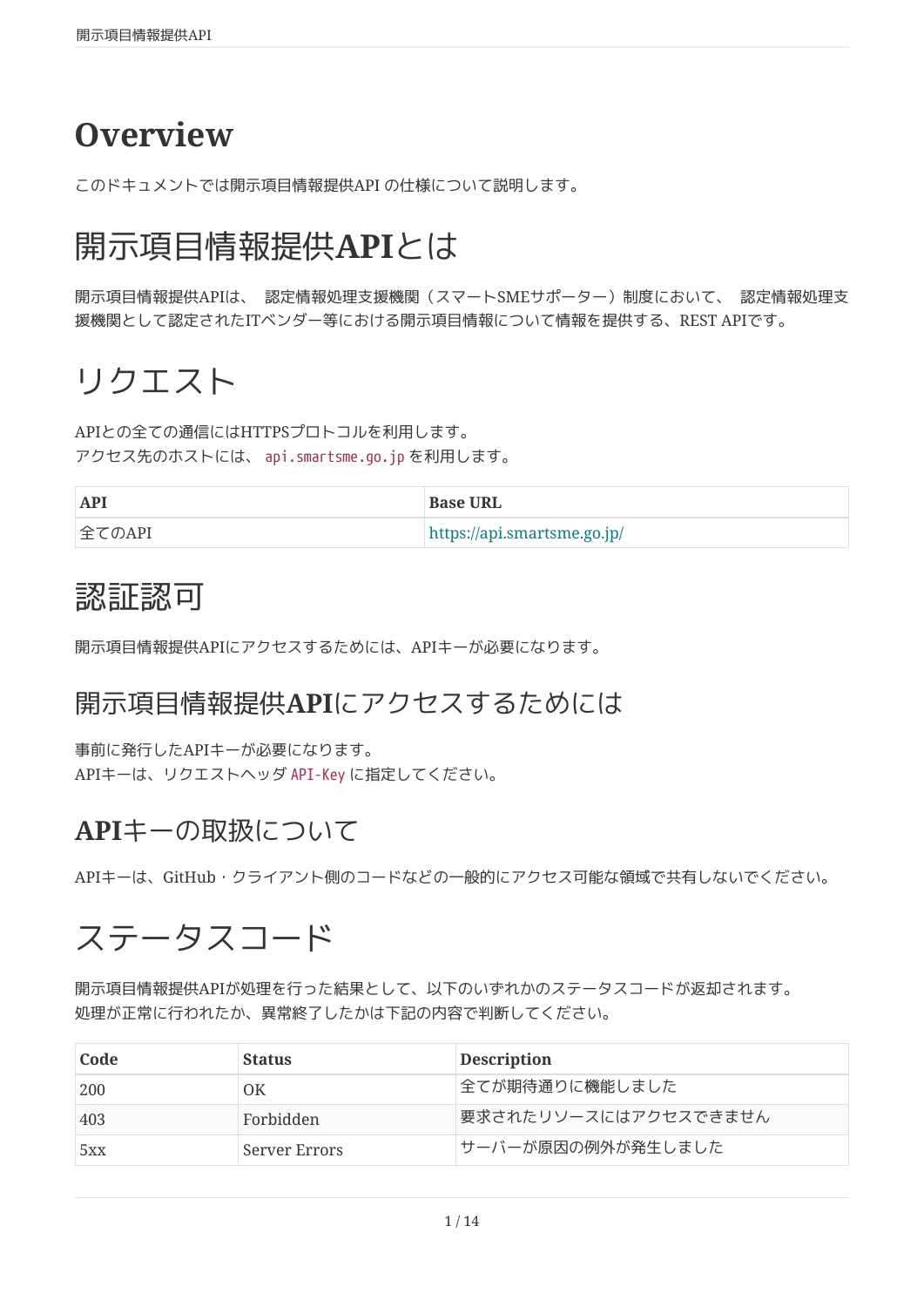データ形式

開示項目情報提供APIとのデータの送受信にはJSONを利用します。

# エラーレスポンス

エラーが発生した場合、エラーを表現するオブジェクトを含んだエラーレスポンスが返却されます。

| <b>Properties</b> | Data type      | <b>Description</b> |
|-------------------|----------------|--------------------|
| code              | number (int32) | HTTPステータスコード       |
| message           | string         | エラー種別              |
| url               | string         | アクセスしたURL          |

## **Version information**

*Version* : 2.0

## **URI scheme**

*Host* : api.smartsme.go.jp *BasePath* : /api/ver1.0 *Schemes* : HTTPS

## **Tags**

• 開示項目情報提供API : 開示項目情報を取得するためのAPI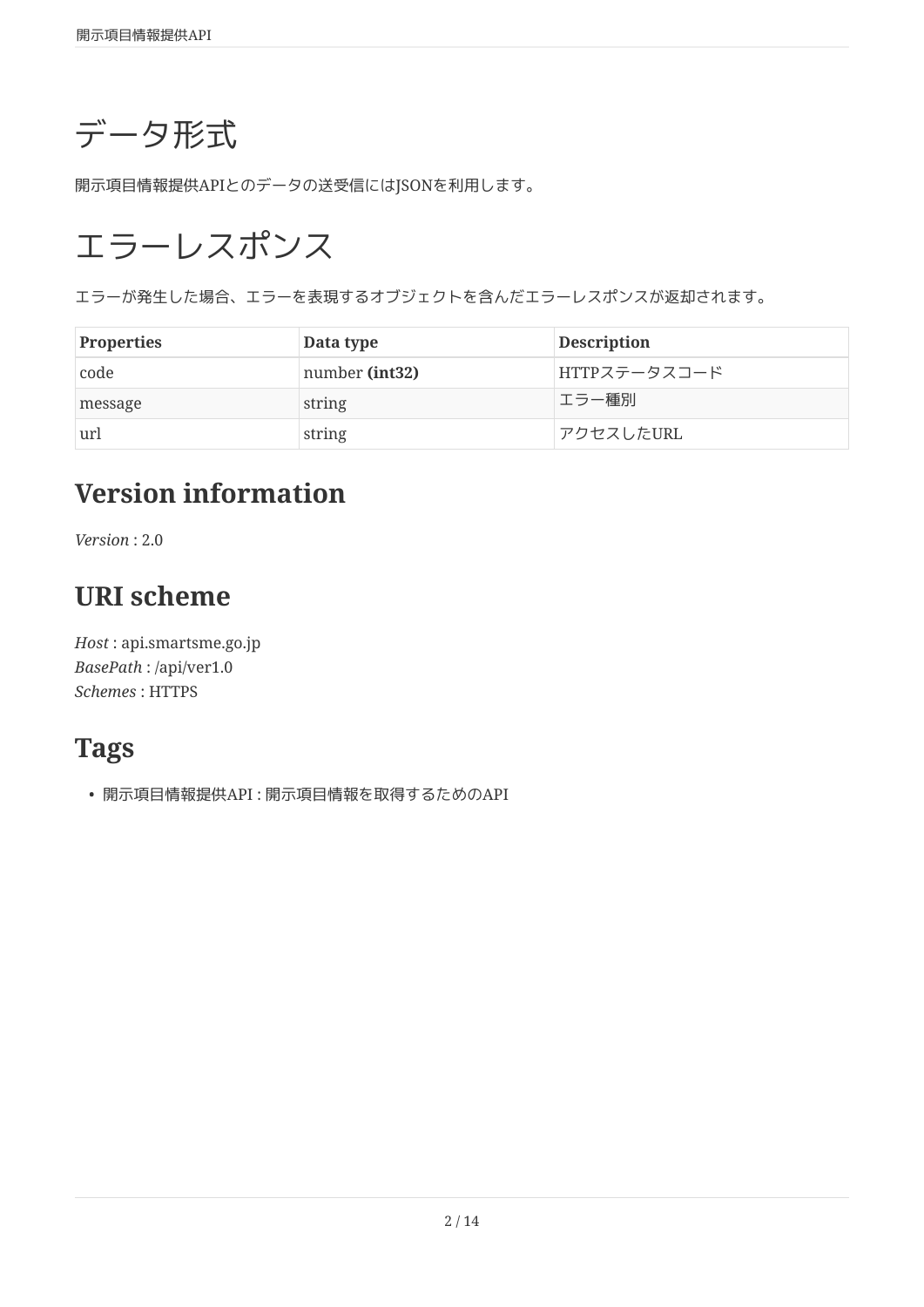# **Paths**

### 開示項目情報を取得

GET /

### **Description**

全ての開示項目情報を取得します

### **Parameters**

| <b>Type</b>   | Name                       | <b>Description</b>      | <b>Schema</b> |
|---------------|----------------------------|-------------------------|---------------|
| <b>Header</b> | <b>API-Key</b><br>required | API-Key: ${API \neq -}$ | string        |

### **Responses**

| HTTP<br>Code | <b>Description</b> | <b>Schema</b> |
|--------------|--------------------|---------------|
| 200          | 0K                 | Response      |

#### **Tags**

• 開示項目情報提供API

### **Example HTTP request**

#### **Request path**

/

#### **Request header**

"string"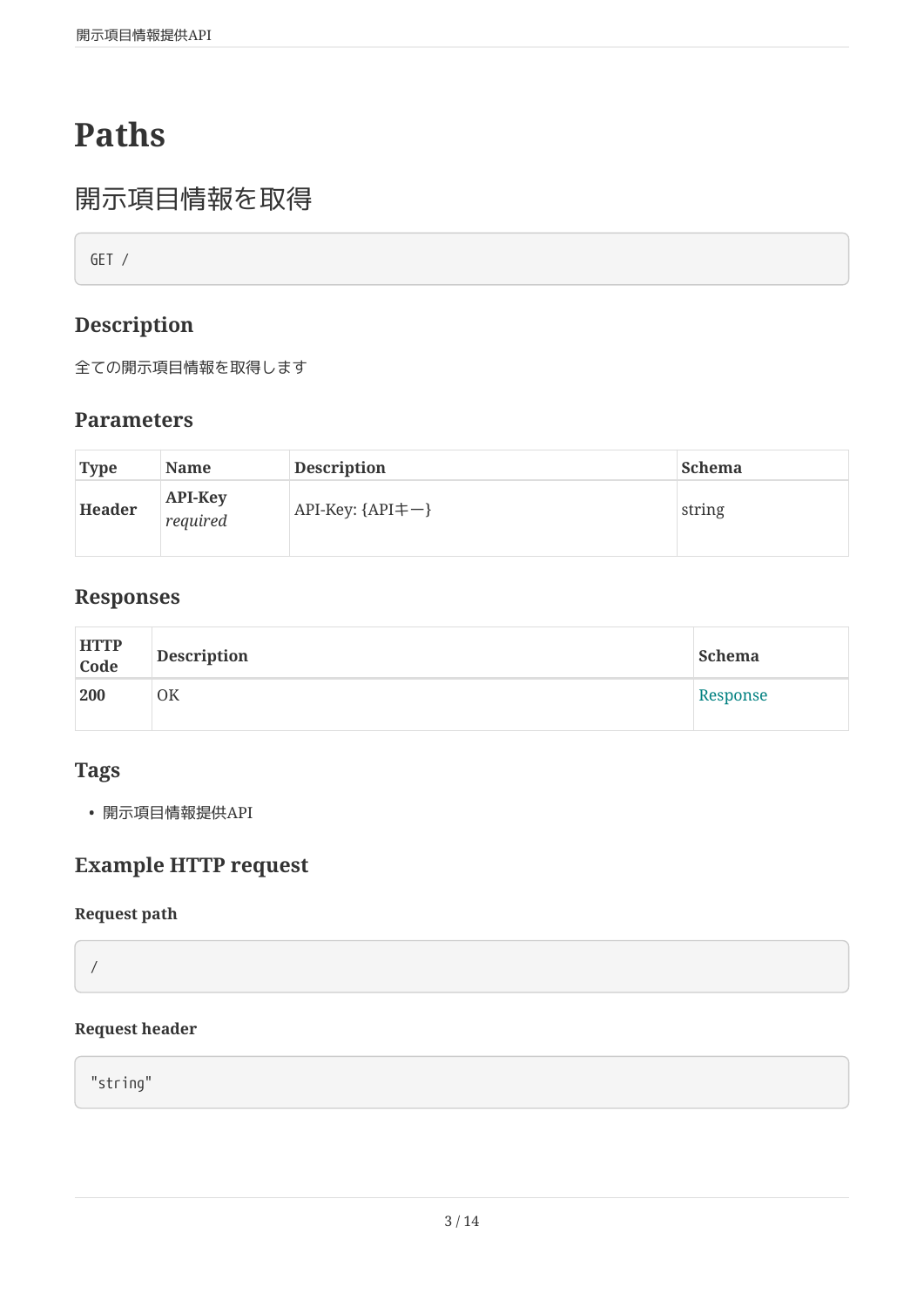### **Example HTTP response**

#### **Response 200**

```
{
    "Account" : [ {
      "Id" : "string",
      "Name" : "string",
      "status" : "string",
      "DateOfApplication_Conversion" : "string",
      "Results_ClientCount" : "string",
      "Results_TargetIndustry" : "string",
      "Results_TargetIndustry_Other" : "string",
      "Results_IndustryType" : "string",
      "Results_IndustryType_Other" : "string",
      "Results_EmployeeCount" : "string",
      "Results_AfterSupport" : "string",
      "Results_AfterSupport_Outline" : "string",
      "Results_ProductivityUp" : "string",
      "Security1" : "string",
      "Security2" : "string",
      "Security3" : "string",
      "Security4" : "string",
      "Security5" : "string",
      "Security6" : "string",
      "Security7" : "string",
      "Security8" : "string",
      "Security9" : "string",
      "Security10" : "string",
      "Security11" : "string",
      "Security12" : "string",
      "Security13" : "string",
      "Security14" : "string",
      "ThirdParty_Acquisition" : "string",
      "ThirdParty_Type" : "string",
      "ThirdParty_Type_Other" : "string",
      "FreeWordText" : "string",
      "ThirdParty_Effort" : "string",
      "BusinessName" : "string",
      "BusinessNameKana" : "string",
      "BusinessType" : "string",
      "CorporateNumber" : "string",
      "Location" : "string",
      "Location_PostalCode" : "string",
      "Location_Prefecture" : "string",
      "Location_City" : "string",
      "Location_StreetNumber" : "string",
      "Inquiry_Tel" : "string",
      "Inquiry_Weekday" : "string",
      "Inquiry_StartHour_Weekday" : "string",
      "Inquiry_EndHour_Weekday" : "string",
```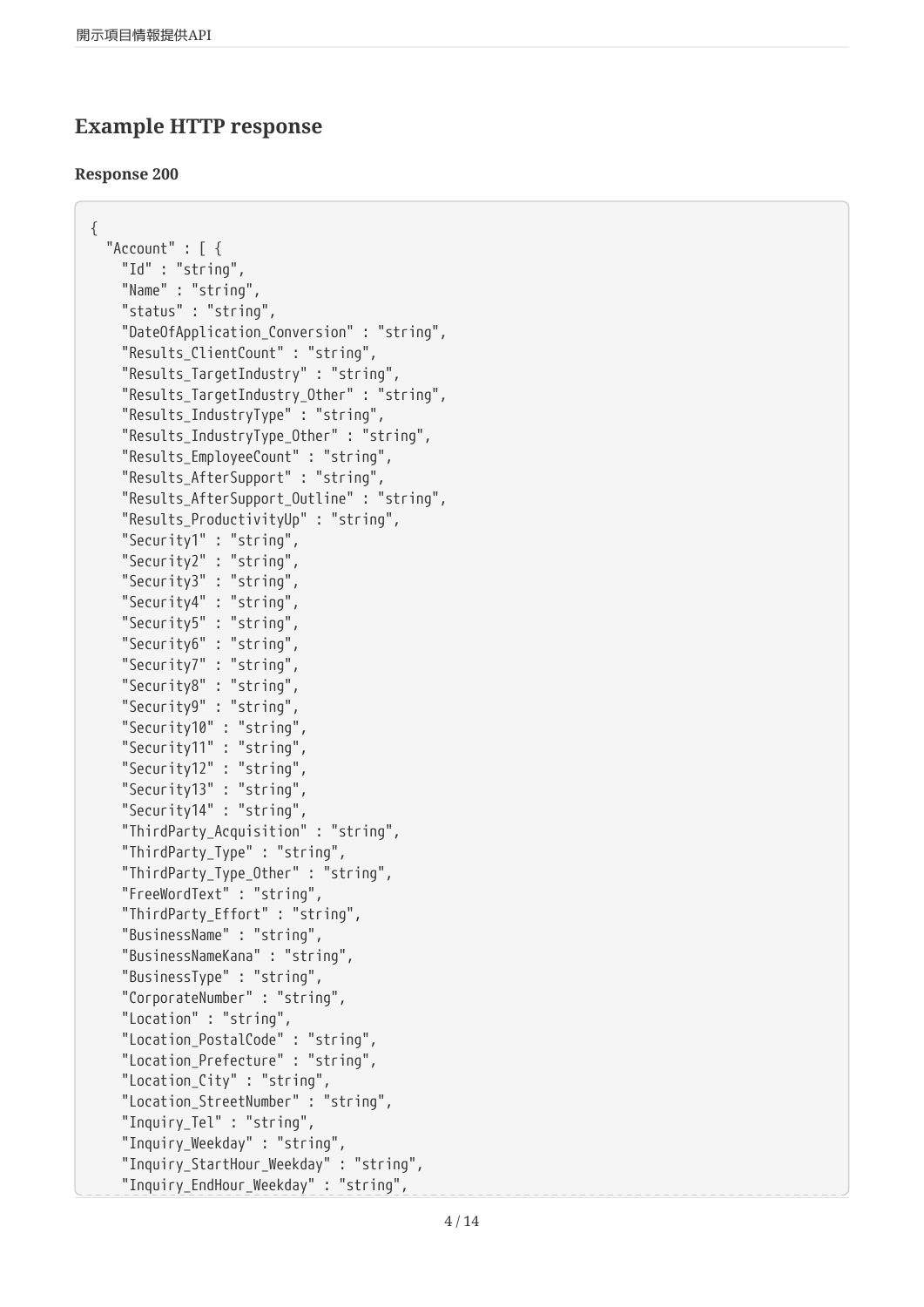```
  "Inquiry_Weekend" : "string",
      "Inquiry_StartHour_Weekend" : "string",
      "Inquiry_EndHour_Weekend" : "string",
      "Inquiry_Note" : "string",
      "Inquiry_Mail" : "string",
      "Inquiry_Url" : "string",
      "ServiceCount" : "string",
      "CertificationDate" : "string",
  "CertificateNumber" : "string",
  "CertificationExpirationDate" : "string"
    } ],
    "Service" : [ {
      "Id" : "string",
      "Name" : "string",
      "ServiceName" : "string",
      "ServiceOutline" : "string",
      "OptionalUrl" : "string",
      "ServiceCategory" : "string",
      "ServiceCategory_Other" : "string",
      "ProvidingYear" : "string",
      "UserExamples" : "string",
      "UserExamples_Note" : "string",
      "WorkingRate" : "string",
      "WorkingRate_Value" : "string",
      "CompensationProcedure" : "string",
      "ServiceStopNoticePeriod" : "string",
      "ServiceStopNoticePeriod_Value" : "string",
      "PreparationForCancellation" : "string",
      "DisclosedApi" : "string",
      "DisclosedApi_Note" : "string",
      "CollaborationCount" : "string",
      "CollaboratingService1" : "string",
      "CollaboratingService2" : "string",
      "CollaboratingService3" : "string",
      "CollaboratingService4" : "string",
      "CollaboratingService5" : "string",
      "CollaboratingService6" : "string",
      "CollaboratingService7" : "string",
      "CollaboratingService8" : "string",
      "CollaboratingService9" : "string",
      "CollaboratingService10" : "string",
      "AccountReference" : "string"
    } ]
}
```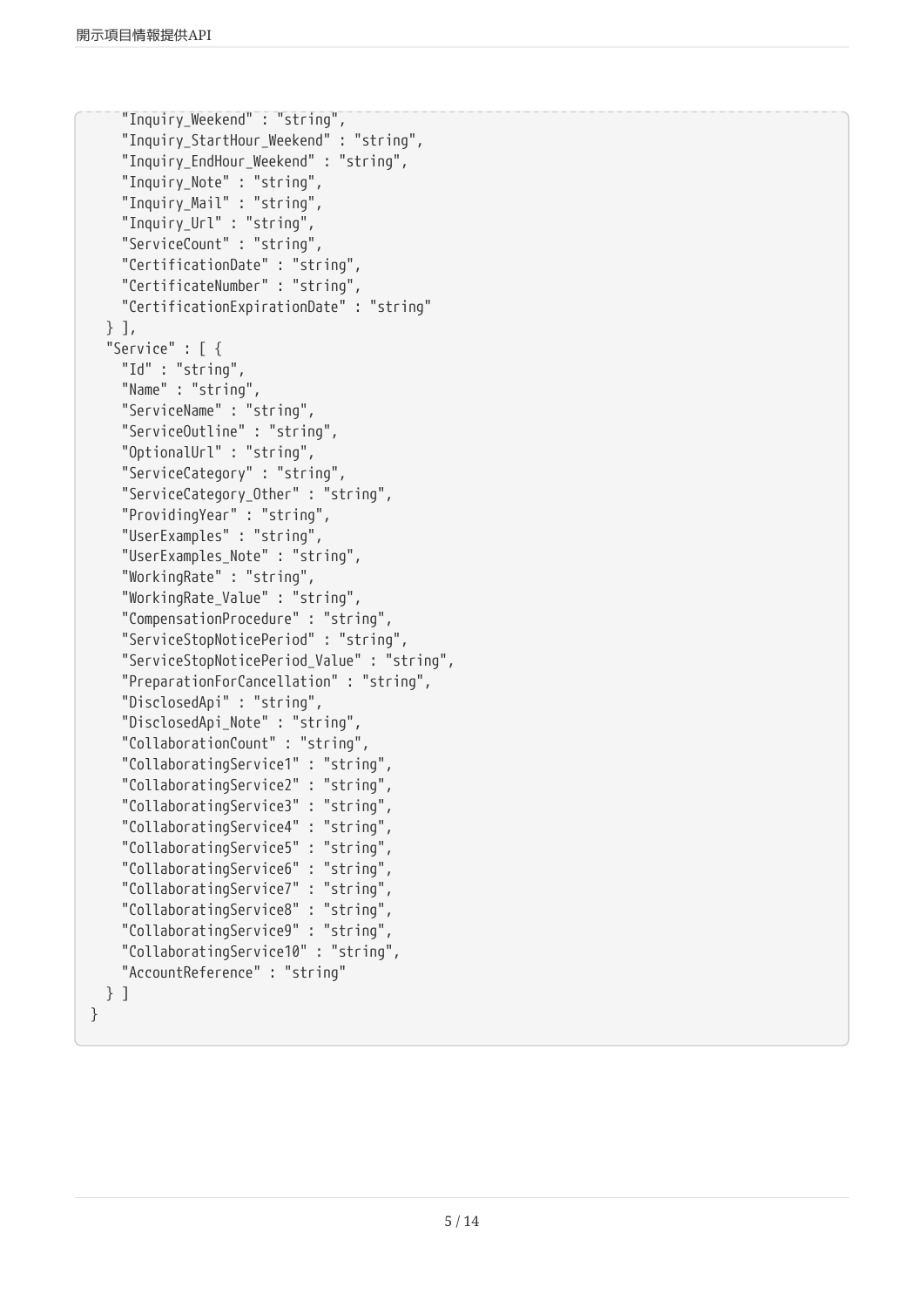# **Definitions**

## <span id="page-6-0"></span>**Response**

| <b>Name</b>                | <b>Description</b>            | <b>Schema</b>     |
|----------------------------|-------------------------------|-------------------|
| <b>Account</b><br>optional | <b>Example:</b> [ "Account" ] | < Account > array |
| <b>Service</b><br>optional | Example: [ "Service" ]        | < Service > array |

## <span id="page-6-1"></span>**Account**

#### 申請情報

| Name                                          | <b>Description</b>                                  | <b>Schema</b> |
|-----------------------------------------------|-----------------------------------------------------|---------------|
| Id<br>optional                                | オブジェクトのID<br>Example: "string"                      | string        |
| Name<br>optional                              | 申請情報名<br>Example: "string"                          | string        |
| status<br>optional                            | ステータス<br>Example: "string"                          | string        |
| <b>DateOfApplica</b><br>n<br>optional         | tion_Conversio 申請日(YYYY-MM-DD)<br>Example: "string" | string (date) |
| <b>Results_Client</b><br>Count<br>optional    | 事業者数の実績<br>Example: "string"                        | string        |
| <b>Results_Target</b><br>Industry<br>optional | 対応業種<br>Example: "string"                           | string        |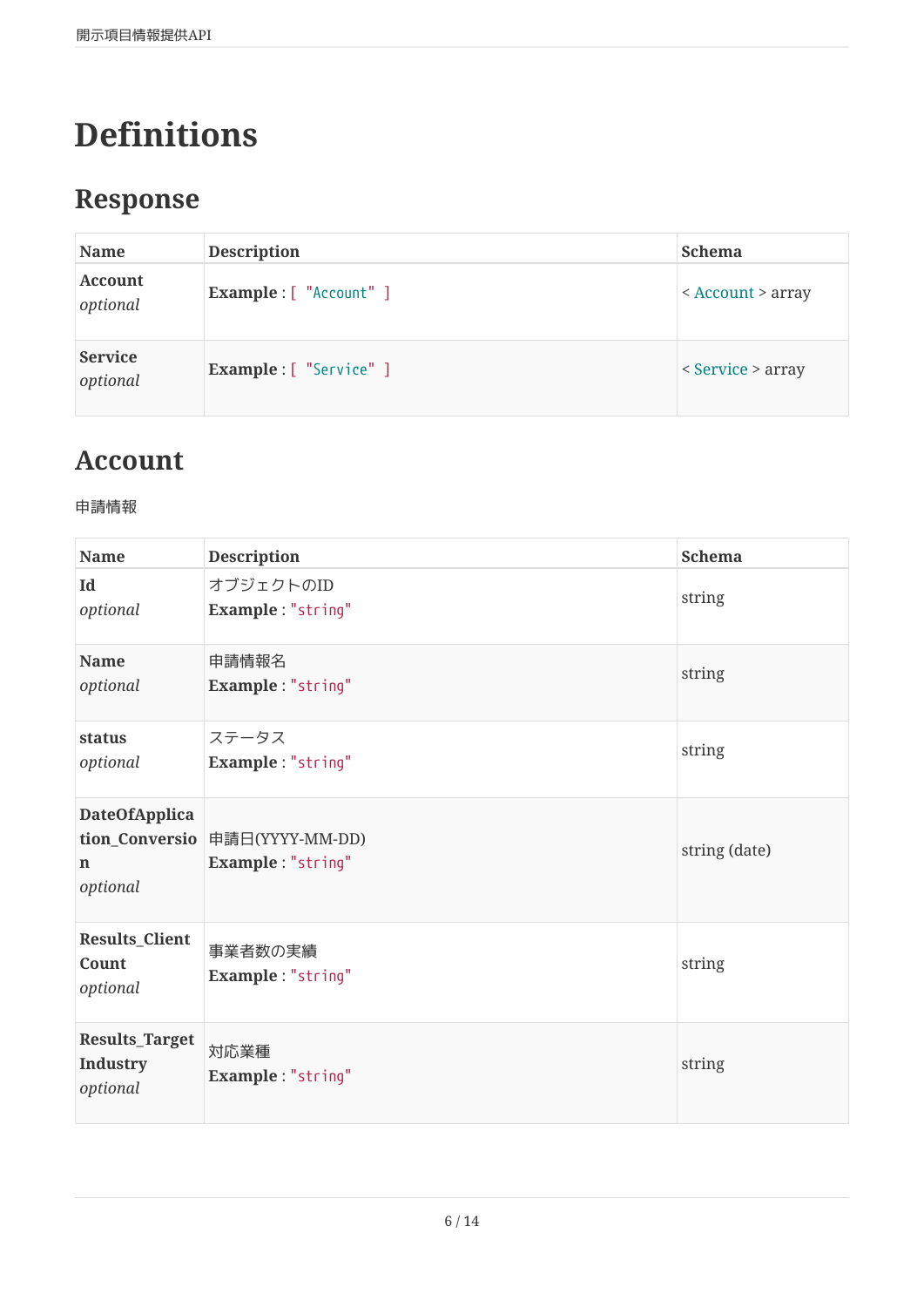| <b>Name</b>                                             | <b>Description</b>                          | <b>Schema</b> |
|---------------------------------------------------------|---------------------------------------------|---------------|
| <b>Results_Target</b><br>Industry_Othe<br>r<br>optional | 対応業種(その他)<br>Example: "string"              | string        |
| <b>Results_Indust</b><br>ryType<br>optional             | 業種別の支援実績<br>Example: "string"               | string        |
| <b>Results_Indust</b><br>ryType_Other<br>optional       | 業種別の支援実績(その他)<br>Example: "string"          | string        |
| <b>Results_Emplo</b><br>yeeCount<br>optional            | 従業員数別の支援実績<br>Example: "string"             | string        |
| <b>Results_AfterS</b><br>upport<br>optional             | 導入後の中小企業の効果を把握する体制<br>Example: "string"     | string        |
| <b>Results_AfterS</b><br>upport_Outlin<br>e<br>optional | 導入後の中小企業の効果を把握する体制(概要)<br>Example: "string" | string        |
| Results_Produ<br>ctivityUp<br>optional                  | 生産性向上効果の支援実績<br>Example: "string"           | string        |
| Security1<br>optional                                   | セキュリティ対策1<br>Example: "string"              | string        |
| Security2<br>optional                                   | セキュリティ対策2<br>Example: "string"              | string        |
| Security3<br>optional                                   | セキュリティ対策3<br>Example: "string"              | string        |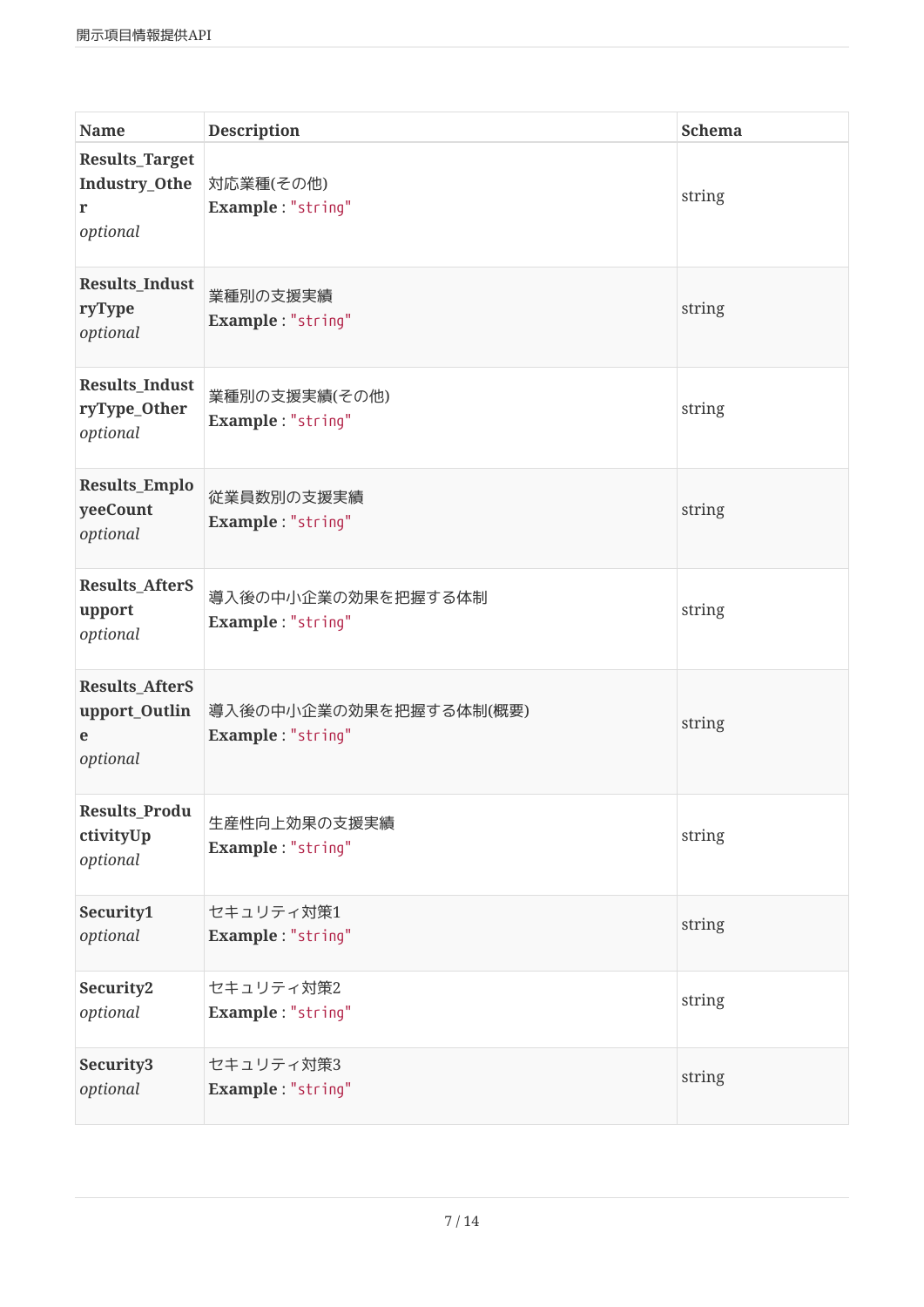| <b>Name</b>                            | <b>Description</b>              | Schema |
|----------------------------------------|---------------------------------|--------|
| Security4<br>optional                  | セキュリティ対策4<br>Example: "string"  | string |
| Security5<br>optional                  | セキュリティ対策5<br>Example: "string"  | string |
| Security6<br>optional                  | セキュリティ対策6<br>Example: "string"  | string |
| Security7<br>optional                  | セキュリティ対策7<br>Example: "string"  | string |
| Security8<br>optional                  | セキュリティ対策8<br>Example: "string"  | string |
| Security9<br>optional                  | セキュリティ対策9<br>Example: "string"  | string |
| Security10<br>optional                 | セキュリティ対策10<br>Example: "string" | string |
| Security11<br>optional                 | セキュリティ対策11<br>Example: "string" | string |
| Security12<br>optional                 | セキュリティ対策12<br>Example: "string" | string |
| Security13<br>optional                 | セキュリティ対策13<br>Example: "string" | string |
| Security14<br>optional                 | セキュリティ対策14<br>Example: "string" | string |
| ThirdParty_Ac<br>quisition<br>optional | 第三者認証の取得<br>Example: "string"   | string |
| ThirdParty_Ty<br>pe<br>optional        | 第三者認証の種類<br>Example: "string"   | string |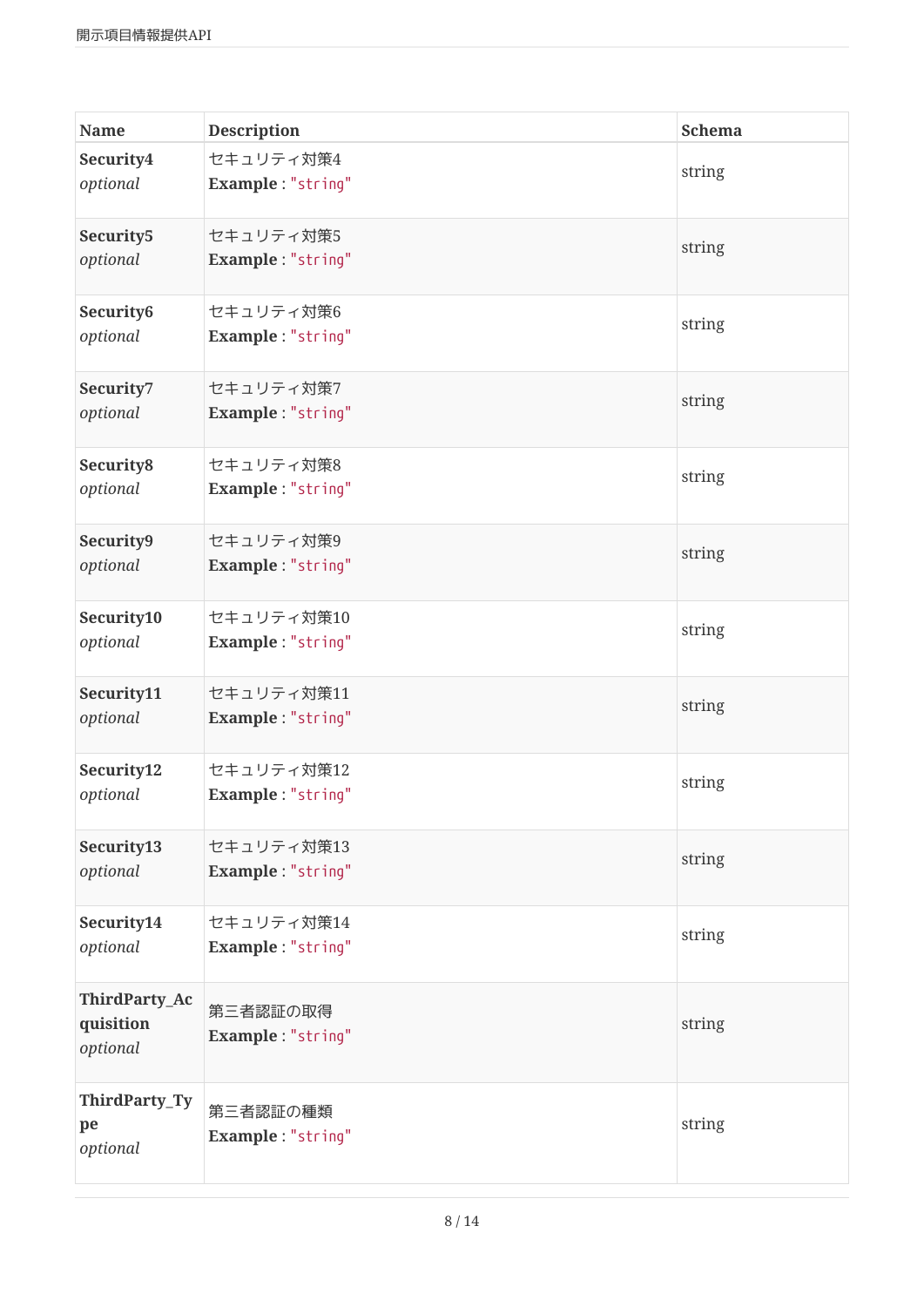| <b>Name</b>                                       | <b>Description</b>                    | <b>Schema</b> |
|---------------------------------------------------|---------------------------------------|---------------|
| ThirdParty_Ty<br>pe_Other<br>optional             | 第三者認証の種類(その他)<br>Example: "string"    | string        |
| FreeWordText<br>optional                          | 第三者認証の回答に対する補足説明<br>Example: "string" | string        |
| ThirdParty_Eff<br>ort<br>optional                 | 第三者認証の取組状況<br>Example: "string"       | string        |
| <b>BusinessName</b><br>optional                   | 事業者名称<br>Example: "string"            | string        |
| <b>BusinessName</b><br><b>Kana</b><br>optional    | 事業者名称(フリガナ)<br>Example: "string"      | string        |
| <b>BusinessType</b><br>optional                   | 事業形態<br>Example: "string"             | string        |
| CorporateNum<br>ber<br>optional                   | 法人番号<br>Example: "string"             | string        |
| <b>Location</b><br>optional                       | 所在地<br>Example: "string"              | string        |
| <b>Location_Posta</b><br><b>lCode</b><br>optional | 所在地:郵便番号<br>Example: "string"         | string        |
| <b>Location_Prefe</b><br>cture<br>optional        | 所在地:都道府県<br>Example: "string"         | string        |
| <b>Location_City</b><br>optional                  | 所在地:市区町村<br>Example: "string"         | string        |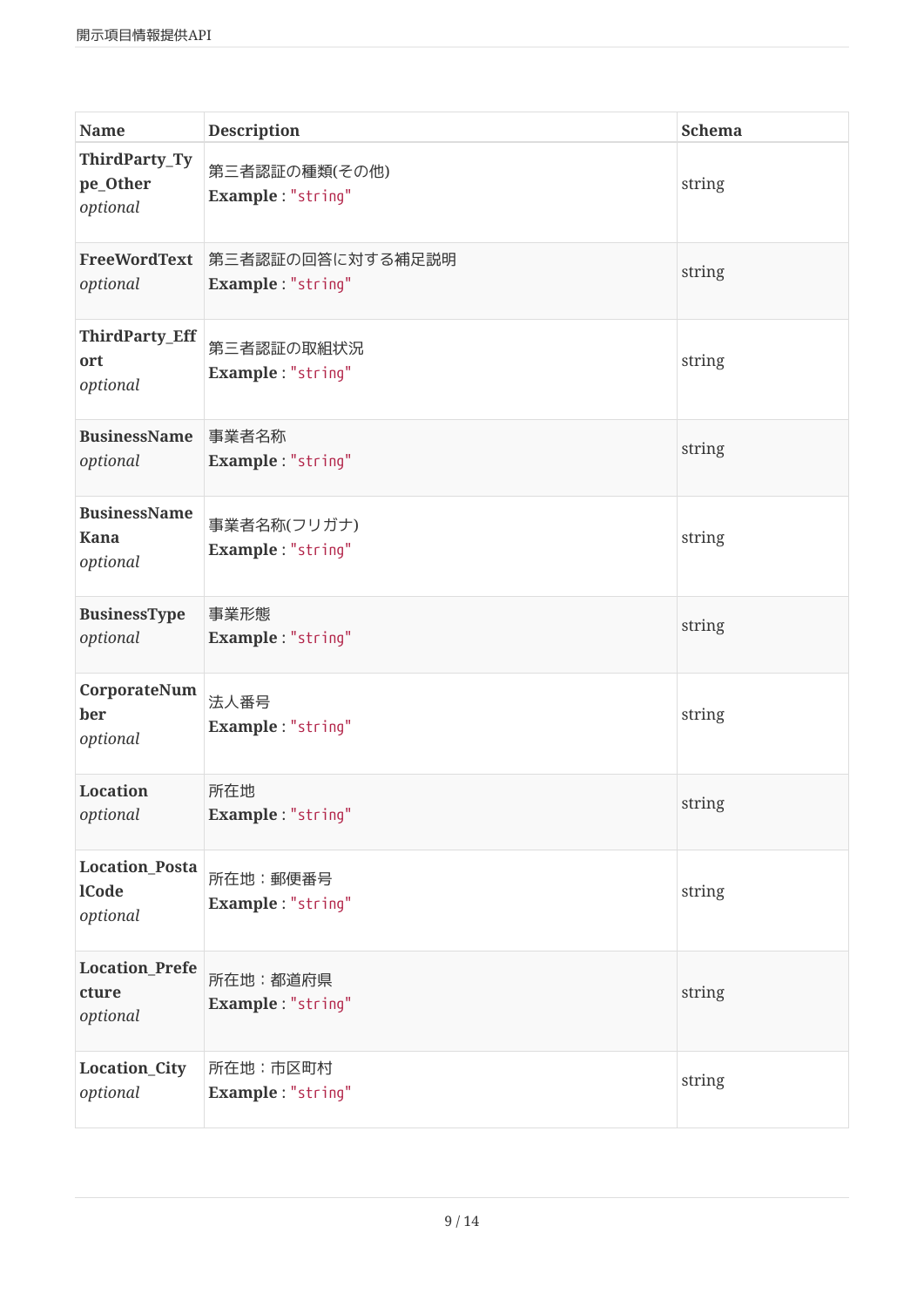| <b>Name</b>                                      | <b>Description</b>                      | <b>Schema</b> |
|--------------------------------------------------|-----------------------------------------|---------------|
| <b>Location_Stree</b><br>tNumber<br>optional     | 所在地:番地·ビル·マンション名等<br>Example: "string"  | string        |
| Inquiry_Tel<br>optional                          | 電話窓口:電話番号<br>Example: "string"          | string        |
| <b>Inquiry_Week</b><br>day<br>optional           | 電話窓口:受付時間(平日)(表示用)<br>Example: "string" | string        |
| <b>Inquiry_StartH</b><br>our_Weekday<br>optional | 電話窓口:受付開始時間(平日)<br>Example: "string"    | string        |
| Inquiry_EndHo<br>ur_Weekday<br>optional          | 電話窓口:受付終了時間(平日)<br>Example: "string"    | string        |
| <b>Inquiry_Weeke</b><br>nd<br>optional           | 電話窓口:受付時間(土日)(表示用)<br>Example: "string" | string        |
| <b>Inquiry_StartH</b><br>our Weekend<br>optional | 電話窓口:受付開始時間(土日)<br>Example: "string"    | string        |
| Inquiry_EndHo<br>ur_Weekend<br>optional          | 電話窓口:受付終了時間(土日)<br>Example: "string"    | string        |
| <b>Inquiry_Note</b><br>optional                  | 電話窓口:備考<br>Example: "string"            | string        |
| Inquiry_Mail<br>optional                         | メール窓口:メールアドレス<br>Example: "string"      | string        |
| Inquiry_Url<br>optional                          | Web窓口: URL<br>Example: "string"         | string        |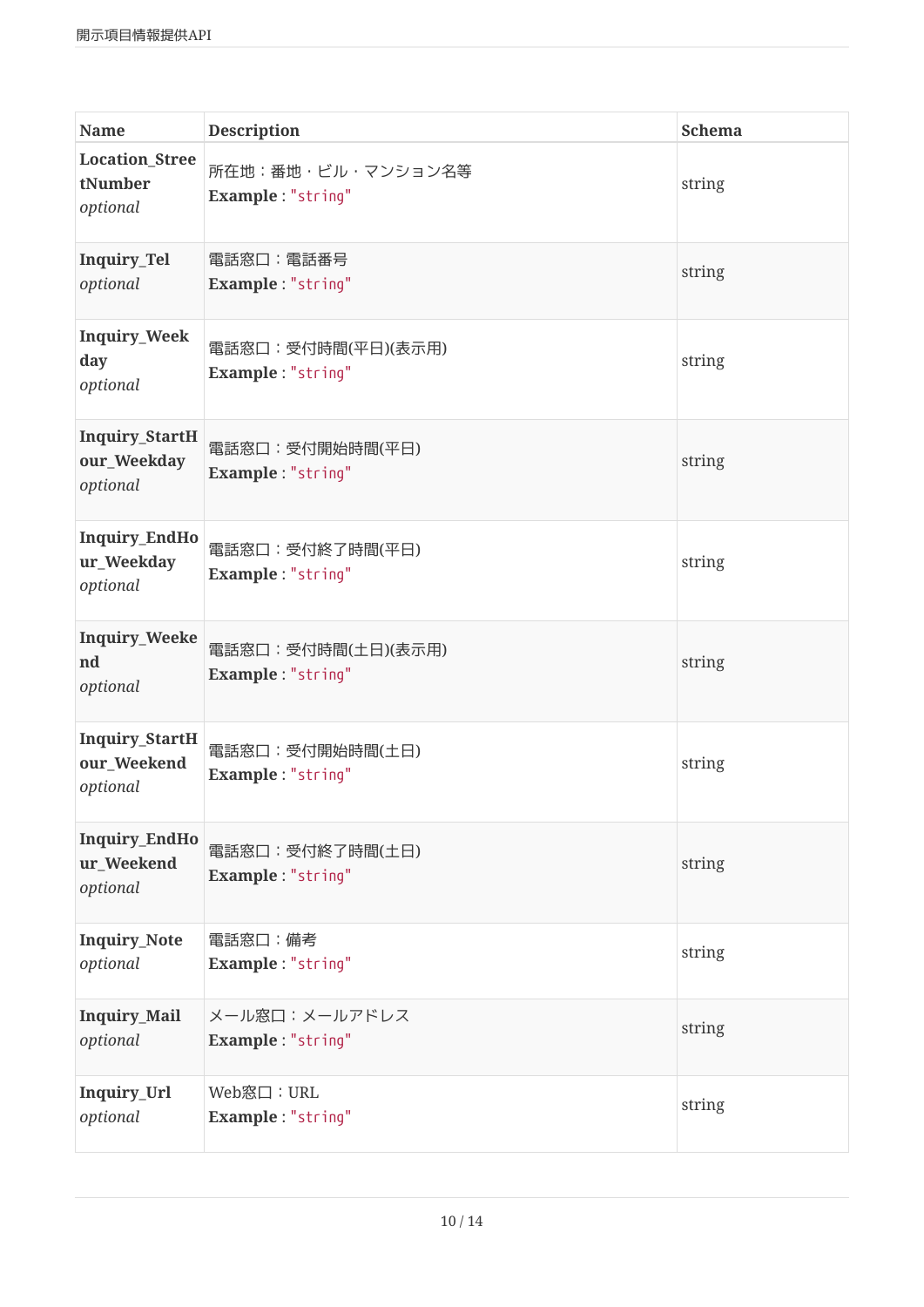| <b>Name</b>                                        | <b>Description</b>                       | <b>Schema</b> |
|----------------------------------------------------|------------------------------------------|---------------|
| <b>ServiceCount</b><br>optional                    | 中小企業者等に提供するサービス等の数<br>Example: "string"  | string        |
| CertificationD<br>ate<br>optional                  | 認定日(YYYY-MM-DD)<br>Example: "string"     | string (date) |
| CertificateNu<br>mber<br>optional                  | 認定書番号<br>Example: "string"               | string        |
| <b>CertificationE</b><br>xpirationDate<br>optional | 認定書有効期限(YYYY-MM-DD)<br>Example: "string" | string (date) |

## <span id="page-11-0"></span>**Service**

サービス

| Name                                   | <b>Description</b>                           | <b>Schema</b> |
|----------------------------------------|----------------------------------------------|---------------|
| Id<br>optional                         | オブジェクトのID<br>Example: "string"               | string        |
| <b>Name</b><br>optional                | サービス名<br>Example: "string"                   | string        |
| <b>ServiceName</b><br>optional         | サービス等名称<br>Example: "string"                 | string        |
| optional                               | ServiceOutline サービス等の概要<br>Example: "string" | string        |
| OptionalUrl<br>optional                | 補足URL<br>Example: "string"                   | string        |
| <b>ServiceCategor</b><br>y<br>optional | サービス等の分類<br>Example: "string"                | string        |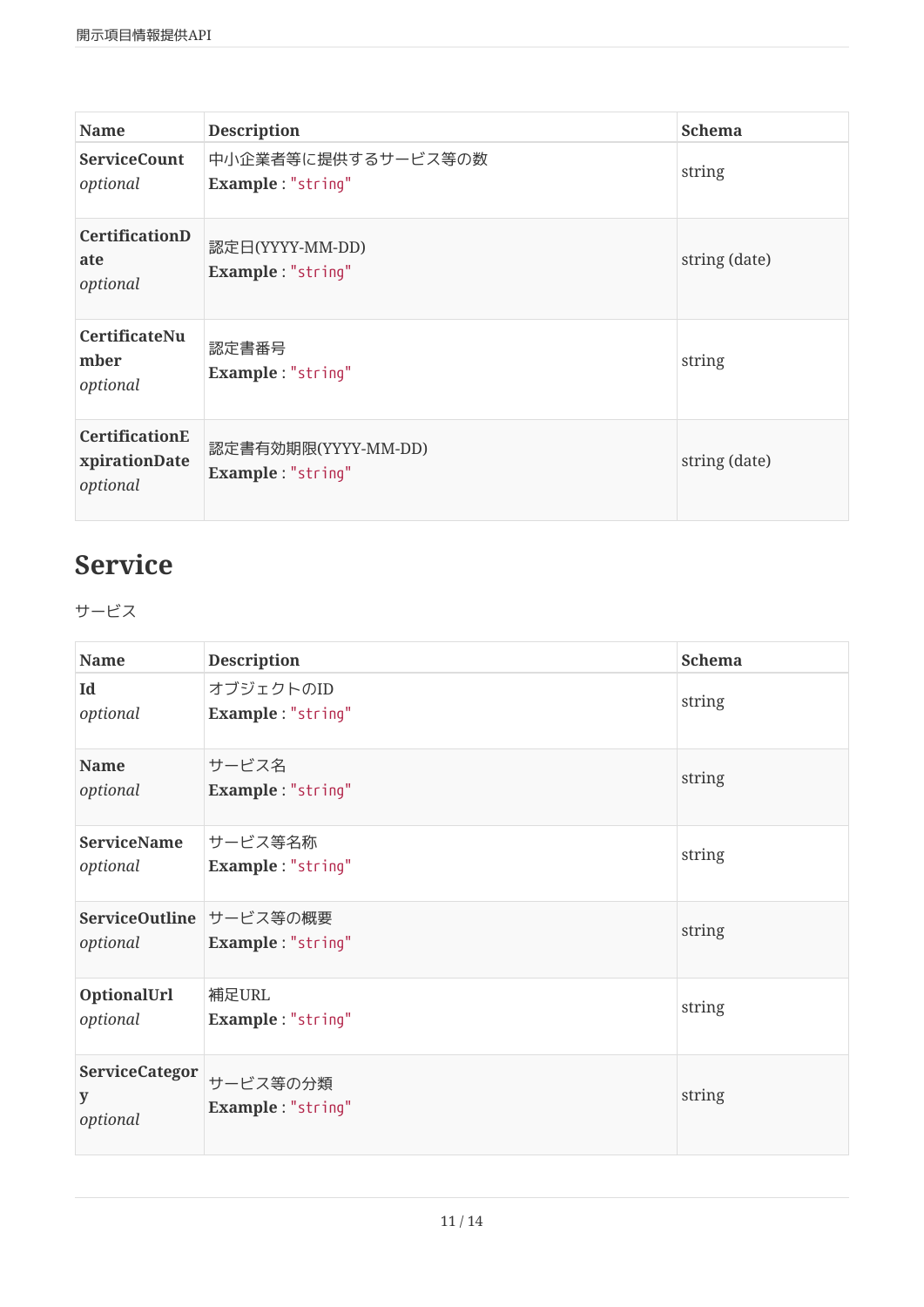| <b>Name</b>                                       | <b>Description</b>                                   | <b>Schema</b> |
|---------------------------------------------------|------------------------------------------------------|---------------|
| ServiceCategor<br>y_Other<br>optional             | サービス等の分類(その他)<br>Example: "string"                   | string        |
| ProvidingYear<br>optional                         | サービス等提供年数<br>Example: "string"                       | string        |
| <b>UserExamples</b><br>optional                   | ユーザー事例を公開している<br>Example: "string"                   | string        |
| <b>UserExamples</b><br>Note<br>optional           | ユーザー事例を公開している(記入欄)<br>Example: "string"              | string        |
| <b>WorkingRate</b><br>optional                    | 稼働率の設定(選択)<br>Example: "string"                      | string        |
| WorkingRate_<br><b>Value</b><br>optional          | 稼働率の設定(値)<br>Example: "string"                       | string        |
| Compensation<br><b>Procedure</b><br>optional      | 補償内容及び補償を受ける手続を公開<br>Example: "string"               | string        |
| ServiceStopNo<br>ticePeriod<br>optional           | 計画的サービス停止の事前告知期間(選択)<br>Example: "string"            | string        |
| ServiceStopNo<br>ticePeriod_Val<br>ue<br>optional | 計画的サービス停止の事前告知期間(値)<br>Example: "string"             | string        |
| PreparationFo<br>rCancellation<br>optional        | 解約時に利用者がデータを取得できる仕組みを用意<br>Example: "string"         | string        |
| DisclosedApi<br>optional                          | データのインポート/エキスポートの仕様又はAPIを開示している<br>Example: "string" | string        |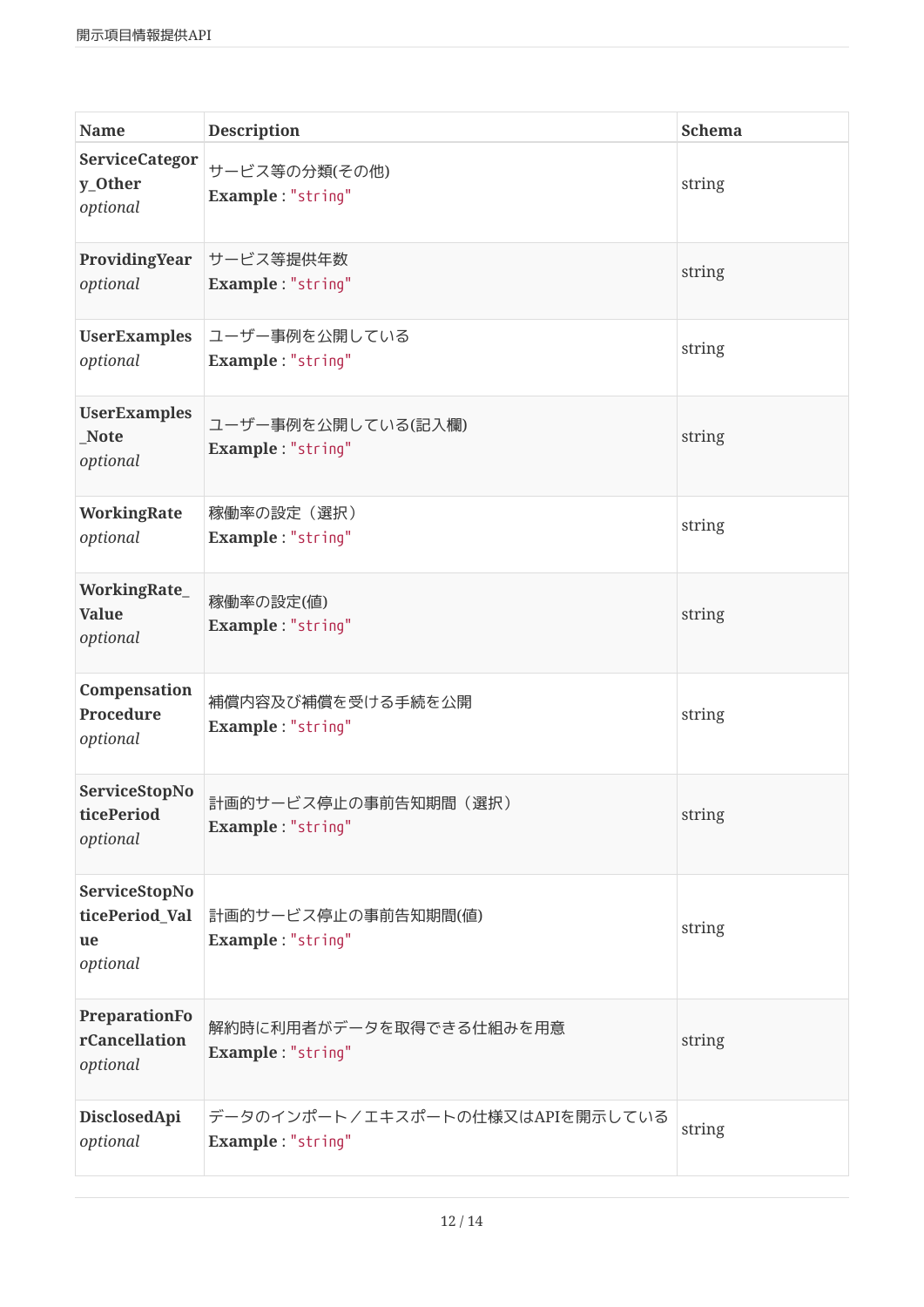| <b>Name</b>                                              | <b>Description</b>                                            | <b>Schema</b> |
|----------------------------------------------------------|---------------------------------------------------------------|---------------|
| DisclosedApi_<br><b>Note</b><br>optional                 | データのインポート/エキスポートの仕様又はAPIを開示している<br>(記入欄)<br>Example: "string" | string        |
| CollaborationC<br>ount<br>optional                       | 個別システム名が開示されているデータ連携サービス等数<br>Example: "string"               | string        |
| <b>CollaboratingS</b><br>ervice1<br>optional             | データ連携サービス名1<br>Example: "string"                              | string        |
| <b>CollaboratingS</b><br>ervice2<br>optional             | データ連携サービス名2<br>Example: "string"                              | string        |
| <b>CollaboratingS</b><br>ervice <sub>3</sub><br>optional | データ連携サービス名3<br>Example: "string"                              | string        |
| <b>CollaboratingS</b><br>ervice4<br>optional             | データ連携サービス名4<br>Example: "string"                              | string        |
| <b>CollaboratingS</b><br>ervice <sub>5</sub><br>optional | データ連携サービス名5<br>Example: "string"                              | string        |
| <b>CollaboratingS</b><br>ervice <sub>6</sub><br>optional | データ連携サービス名6<br>Example: "string"                              | string        |
| <b>CollaboratingS</b><br>ervice7<br>optional             | データ連携サービス名7<br>Example: "string"                              | string        |
| <b>CollaboratingS</b><br>ervice8<br>optional             | データ連携サービス名8<br>Example: "string"                              | string        |